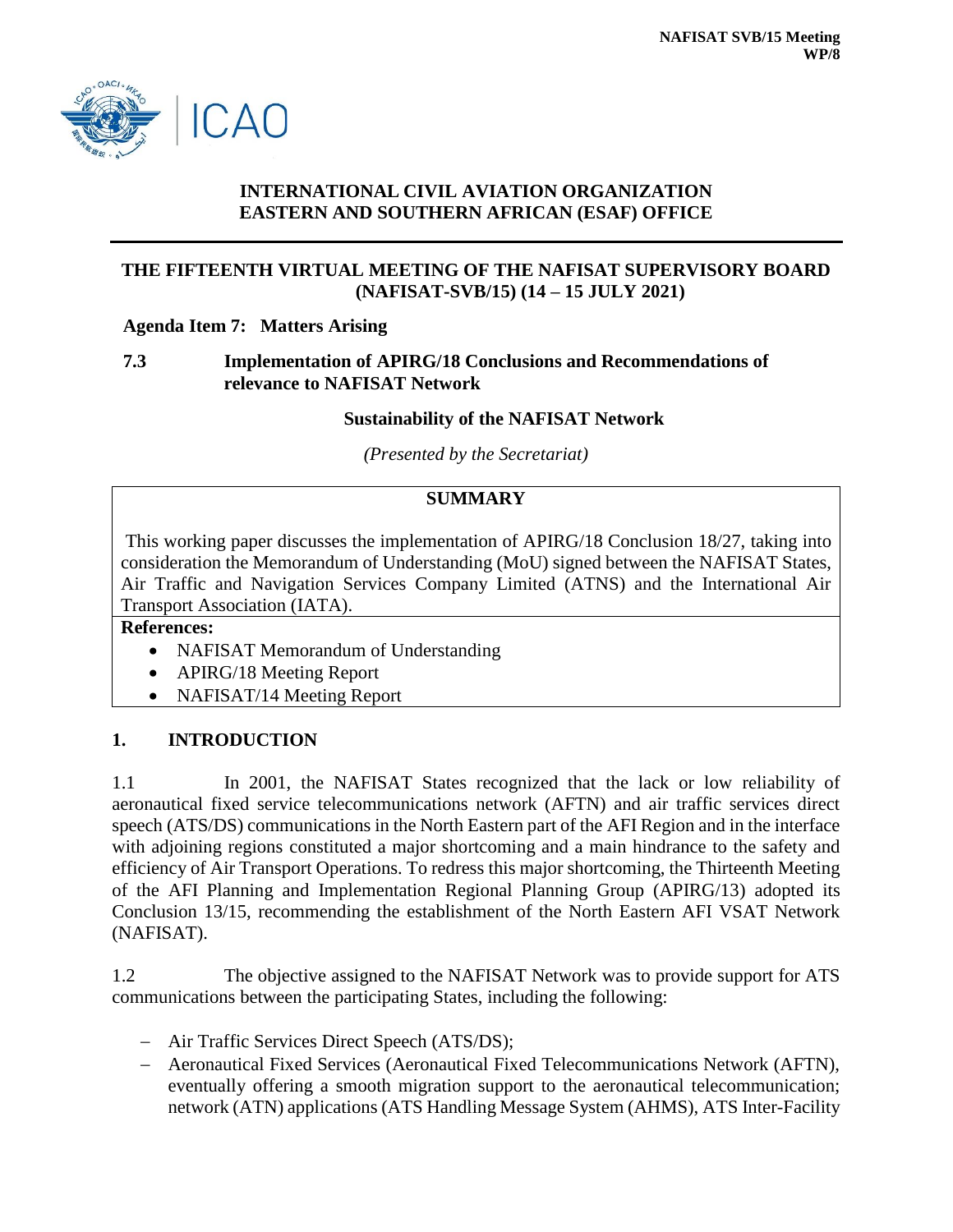Data Communications (AIDC) / On-line Data Interchange (OLDI) and Voice over Internet Protocol (VoIP);

- Computer-to-computer data exchange between ATS flight data processing systems (FDPS);
- Operational meteorological data exchange;
- Aeronautical administrative support;
- ADS-B data exchange; and
- Any other agreed aeronautical service based on the Global Air Navigation Plan

# **2. DISCUSSION**

# **NAFISAT Performance**

2.1 ICAO and the APIRG had commended the signing by participating States of the Memorandum of Understandings (MoU) on the NAFISAT network in 2007 and 2015, and noted that the implementation of this network had significantly contributed (and continue to contribute) to establishing a high performance telecommunication infrastructure, reducing the deficiencies affecting aeronautical fixed service, and improving air navigation safety in the AFI Region. Annual reviews which are being conducted respectively by the NAFISAT Supervisory Committee and Supervisory Board report satisfactory performance of the network in most cases, in terms of carrier availability rates.

# **NAFISAT Sustainability**

2.2 The NAFISAT Supervisory Board Fourteenth meeting noted that the funding arrangements concluded between the participating States and the Network Provider to cover the cost of equipment, installation, maintenance, space segment and administration of the NAFISAT network would be terminated in 2022; and therefore called upon the participating States to provide their new service requirements in order to ensure that AFS requirements continue to be met (APIRG/18 Conclusion 18/27 refers).

2.3 The 14<sup>th</sup> NAFISAT Supervisory Board meeting held in Cairo, Egypt noted the presentation by the Network Service Provider with respect to the analysis of visibility and the review of future technologies for the network post 2022.

2.4 *Article 12 – Entry into force, duration and termination* provides that not less than two (2) years to the expiry of the Term, the Supervisory Board shall convene a meeting to discuss renewal and terms under which the MoU will be extended or replaced.

# **Recommendations**

2.5 The Supervisory Board should discuss the steps to be taken to implement APIRG/18 Conclusion 18/27, and make recommendations to the NAFISAT MoU signatories. It is expected that the Network Provider will present possible options for consideration by this meeting. **Appendix** to this working paper provides the services requirements for the post 2022 NAFISAT received by the Secretariat; however, a more detailed analysis is required to identify areas needing improvement.